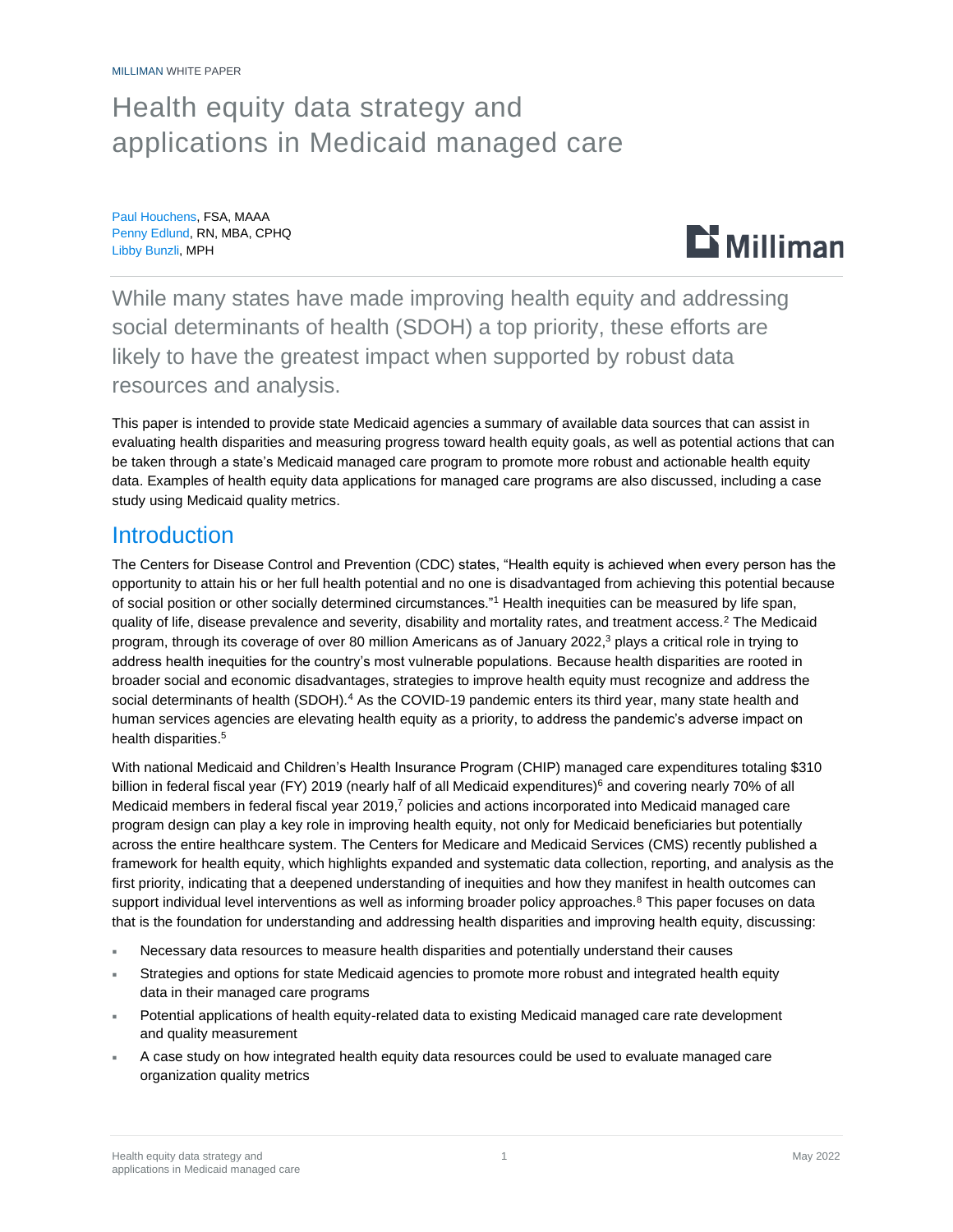It should be noted that, while data strategies are critical to advancing an equity agenda, they are not the only strategies that states may consider when developing plans to improve equity and address social needs. Enhancing data collection and analysis will also take time to implement, and it may not be advisable for the planning or implementation of equity initiatives to be made contingent upon optimal data collection. State Medicaid programs have other tools that may be used to reduce disparities, for example through expanded eligibility or coverage of new benefits,<sup>9</sup> which should be considered in parallel with data strategies.

# Overview of available data supporting measurement of health disparities and social determinants of health

Data sources supporting measurement of health disparities and health equity goals can be organized among four domains: member-level claims and eligibility data; clinical data; quality measurement; and social determinants of health.



As shown by Figure 1, these four types of data sources are integrated. For example, claims data (also referred to as administrative data) is necessary for developing metrics for many quality measures. Claims data may also contain ICD-10 Z codes that can identify member SDOH needs. Unmet SDOH needs could impact quality metrics by contributing to poor access to healthcare services, utilization that could have been avoided with better ambulatory care, or abnormal utilization and cost trends. The challenge with these four domains is not only collecting the data, but making sure the data can be linked together. For example, is there a member crosswalk between healthcare claims data and personlevel data available from other human services agencies?

#### **MEMBER-LEVEL CLAIMS AND ELIGIBILITY DATA**

Medicaid fee-for-service and managed care encounter data provide documentation of every covered healthcare service provided to a Medicaid member. When merged with the Medicaid eligibility file, claims data can be used to assess healthcare utilization and cost by member demographics, including age, gender, geography, and race/ethnicity. Diagnosis codes, procedure codes, and prescription drug utilization can be used to identify members with specific clinical conditions. This data is also commonly used in risk adjustment of managed care capitation rates. This data can be used to identify specific healthcare services provided to individual members, but by itself it is unlikely to give visibility into SDOH factors that may have contributed to an individual's given health outcome.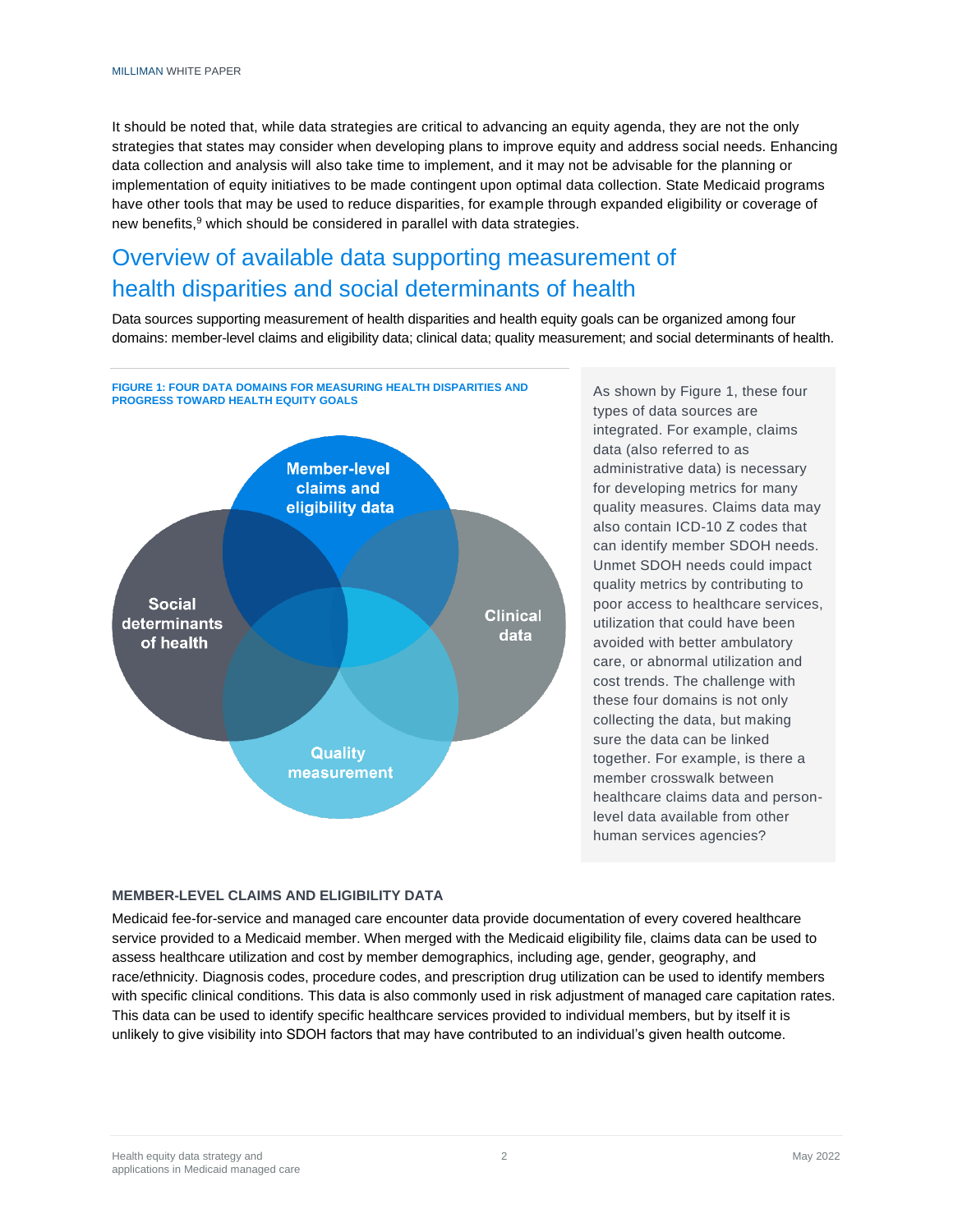# **CLINICAL DATA**

Clinical data includes patient electronic health records (EHR) that contain laboratory and diagnostic testing results and vaccination records and that provide a view of the patient's care across the healthcare system. <sup>10</sup> The aggregation of EHR data, via a health information exchange (HIE), can be used to analyze more robust clinic data for Medicaid members.<sup>11</sup> For example, in *A 10-Year Vision to Achieve an Interoperable Health IT Infrastructure* from the Office of the National Coordinator for Health Information Technology, CMS envisioned that authorized researchers will be able to use HIE and other data to monitor health disparities and quality, with the monitoring of the diabetic population's A1C values.<sup>12</sup> While significant progress has been made in collecting and sharing EHR data in the last decade, stakeholders' attention must now turn to synthesizing and understanding the collected data to improve population health and address health disparities.<sup>13</sup>

### **QUALITY MEASURES**

Standardized measures can assess whether the delivery system is providing care for patients and populations in an optimal manner.<sup>14</sup> Quality measures are commonly used in state Medicaid programs to assess health plan performance (e.g., incentive programs or adjustments to capitation rates), and are featured in the CMS Medicaid State Scorecard.<sup>15</sup> More recently, the use of quality measures by state Medicaid agencies is focused on identifying health disparities by race and ethnicity or geography (rural vs. urban), and to center attention on health equity goals in areas such as child health, maternal health, behavioral health, and chronic conditions.<sup>16</sup> While state-specific quality measures can be employed, many quality measures are standardized, such as those in the Medicaid Child and Adult Core Sets<sup>17</sup> and Healthcare Effectiveness Data and Information Set (HEDIS), giving states a strong foundation for quality measurement.<sup>18</sup>

Medicaid managed care organizations (MCOs) are also typically required to conduct an annual Medicaid Consumer Assessment of Healthcare Providers and Systems (CAHPS) survey. The CAHPS survey provides insights into enrollees' and providers' satisfaction with the quality of services provided and their degree of access to healthcare services.<sup>19</sup> An examination of responses to the CAHPS survey, by age, gender, race, and ethnicity, can assess variation in consumer experiences within the Medicaid managed care program.

#### **SOCIAL DETERMINANTS OF HEALTH (SDOH)**

SDOH data captures the conditions in the environments where people are born, live, learn, work, play, and worship that impact an individual's health, functioning, and quality-of-life outcomes and risks.*<sup>20</sup>* According to Healthy People 2030, the five key areas of SDOH are:

- Economic stability (e.g., access to steady employment with a living wage)
- Education access and quality (e.g., percentage of adults with a high school or college degree in a community)
- Social and community context (e.g., people's interactions with family, friends, coworkers, and community members)
- Healthcare access and quality (e.g., lack of health insurance or access to primary care provider)
- Neighborhood and built environment (e.g., neighborhood crime rate, access to clean water) $^{21}$

Unlike healthcare claims and quality measures, there is much greater variability of SDOH data due to a lack of national recognized standards for member-level assessments of SDOH needs.

The National Committee for Quality Assurance (NCQA) defines three levels of SDOH data:<sup>22</sup>

- Patient-level healthcare data: This data can be generated by claims/encounter data, as well as electronic medical record data. For example, providers can use ICD-10 "Z codes" to document SDOH on claims data.<sup>23</sup>
- Neighborhood-level data: These are data sources that assess community-level unmet needs for SDOH domains. While the American Community Survey and Current Population Survey provide a wealth of information across a range of topics, examples of neighborhood-level data sources that reflect more curated information include:
	- The Robert Wood Johnson Foundation (RWJF) County Health Rankings<sup>24</sup> incorporates measures from a variety of publicly available data sources to provide summarized information for the key SDOH domains.<sup>25</sup>
	- − The Neighborhood Atlas and its Area Deprivation Index (ADI), ranking neighborhoods by socioeconomic disadvantage at the state and national level, incorporates data related to household income, education, employment, and housing quality.<sup>26</sup> We will explore how the ADI can be incorporated into assessing quality measurement results later in this paper.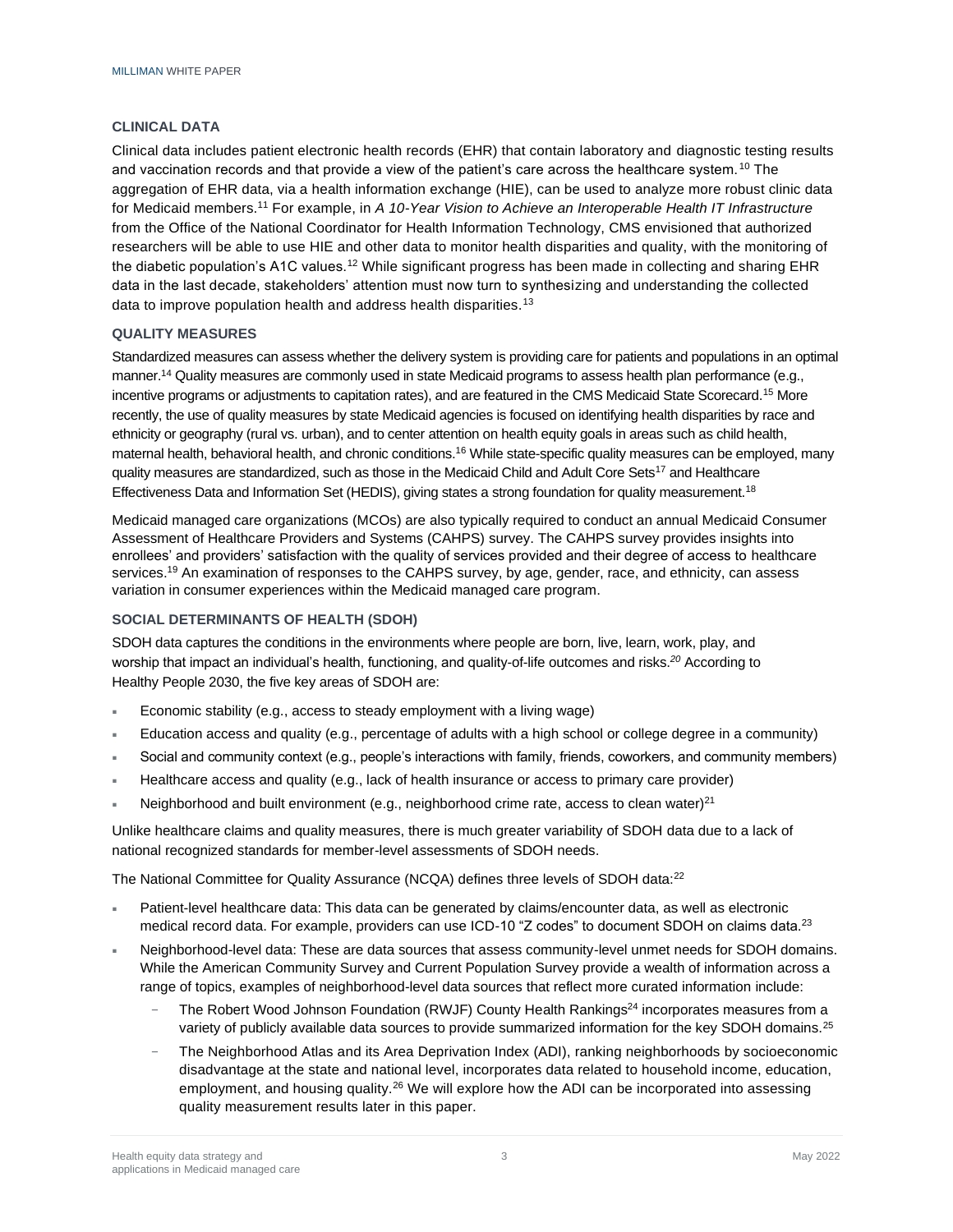- The Community Health Needs Assessment (CHNA) survey, which must be completed by a nonprofit hospital every three years to maintain its tax-exempt status,<sup>27</sup> collects data and information from community members and local public health experts. The CHNA contains extensive information on the perceived greatest needs in the community, available social and financial support and services, the perceived health of the physical environment, access to care, and other SDOH measures.
- The CDC provides a number of SDOH data sources, including the Compendium of Federal Datasets Addressing Health Disparities, Disability and Health Data System, National Environmental Public Health Tracking Network, and the Social Vulnerability Index.<sup>28</sup>
- Other person-level community and social services (CSS) data: CSS data sources may include state data from child welfare, criminal justice, and other human services agencies, as well as member assessments. Examples of this data include:
	- − The U.S. Department of Health and Human Services (HHS) Administration for Children and Families (ACF) along with CMS recently released a technical guide that is intended to "support the development of automated, two-way data exchanges" between state Title IV-E and Medicaid agencies to support providing healthcare services and care coordination to children who are under the placement and care responsibility of a Title IV-E agency as a result of a court order or voluntary placement agreement.<sup>29</sup> This type of data exchange could be particularly important for improving healthcare for children who have experienced adverse childhood experiences (ACEs) such as foster child populations.<sup>30</sup>
	- Several states have started performing member-level assessments to support the referral of services that address SDOH needs.
		- The Arizona Health Care Cost Containment System (AHCCCS) is implementing a closed loop referral system to address SDOH needs among its members that includes an evidence-based screening.<sup>31</sup>
		- The North Carolina Department of Health and Human Services (NCDHHS) developed a standardized set of SDOH screening questions that is used by providers, social services agencies, and community organizations in referring services for unmet SDOH needs.<sup>32</sup>

# Medicaid/HHS agency strategies and options to promote robust and integrated health equity data

State Medicaid agencies have several tools that can be used to improve the systematic collection of data on member demographics and health-related social needs, including obtaining data from other sources. The following section provides a discussion of actions that can be taken to increase the likelihood that collected data will support the understanding of health disparities and design of interventions to meet health equity goals.

#### **ELIGIBILITY AND ENROLLMENT**

All states include questions within the Medicaid application to collect an applicant's demographic data elements, including race and ethnicity, and are required to report this data to CMS through the Transformed Medicaid Statistical Information System (T-MSIS) along with other eligibility data, claims and encounter data, and other information on enrollees.<sup>33,34</sup> HHS has issued implementation guidance on data collection for race, ethnicity, and other demographic data elements, but states are not required to adopt these standards.<sup>35</sup>

Importantly, states are not permitted to make the collection of race and ethnicity data mandatory as individuals proceed through the application process because this information is not used to determine an applicant's eligibility for Medicaid and CHIP.<sup>36</sup> As such, there is a high degree of variability among states on the completeness of their race and ethnicity data. In 2019, CMS analyzed the quality of state-reported race and ethnicity data, both in terms of completeness and alignment with external demographic census data, and characterized the data in 22 states as either "high concern" or "unusable."37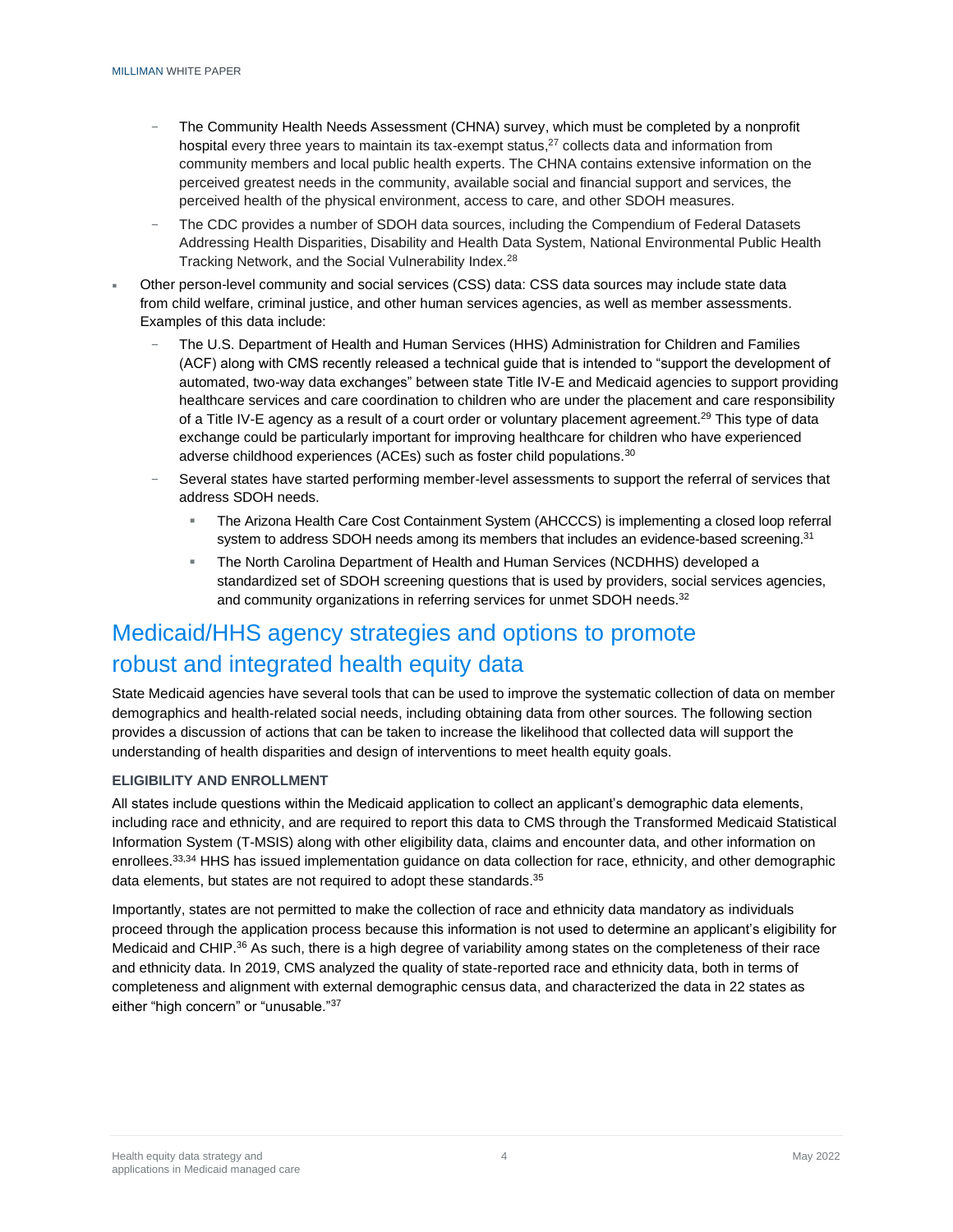There are strategies states can implement to improve data collection within the eligibility pathway, for example by including language explaining the purpose for collecting race and ethnicity data or training enrollment navigators on how to talk to enrollees about these questions.<sup>38</sup> The "We Ask Because We Care" campaign, for example, provides an approach and resources that may alleviate an individual's concerns about privacy, discrimination, and potential misuse of the data.<sup>39</sup> The campaign promotes self-reporting of race, ethnicity, and language preference as a means to improve health equity.

#### **MANAGED CARE CONTRACT TERMS**

States can leverage their managed care programs to collect more complete sets of member race and ethnicity data. In fact, states are required to explain within the managed care quality strategy how they plan to identify and address disparities across a number of domains, including race, ethnicity, and language.<sup>40</sup> States are also increasingly using their managed care contracts to advance strategies on social determinants of health, consistent with recent guidance from CMS articulating a set of approaches managed care states may consider.<sup>41</sup> There are a number of ways states can enhance their managed care contracts and partner with managed care organizations to improve the systematic collection of data to better understand disparities and socioeconomic needs. In addition to contractual measures outside of managed capitation rates, the application of meaningful incentive payments (additional funds on top of the base capitation rates paid to MCOs upon achieving measurable improvements) or withholding arrangements (retention of a percentage of the base capitation payment that is returned on the basis of defined performance goals) are useful tools for enforcing requirements around efforts to improve data collection on disparities and social determinants. For example, incentives could be put in place to improve the reporting of ICD-10 Z codes that identify a member's SDOH needs.

States can include provisions within their managed care contracts that require contracted health plans to collect demographic data (inclusive of race, ethnicity, and language) and/or health-related social needs on their enrollees through standardized assessment tools. States can direct managed care organizations to report this data to the state or use the data to conduct analytics to identify disparities in access, utilization, or outcomes, and then implement programs and initiatives intended to reduce these disparities. Many states are now requiring their contracted managed care organizations to incorporate analyses of health disparities by race, ethnicity, and language into their quality strategies, such as by requiring plans to stratify performance by race/ethnicity or engaging in performance improvement efforts focused on addressing disparities.<sup>42</sup> For example, Louisiana's model contract requires MCOs to stratify quality measures by race, ethnicity, language, and geography, and Arizona directs MCOs to report on disparities and include targeted interventions to reduce disparities as part of their Performance Improvement Projects (PIPs).<sup>43,44</sup> Additionally, NCQA will be requiring health plans to stratify five measures by race and ethnicity in measurement year 2022, which means managed care organizations should continue to develop the capacity to collect race and ethnicity data.<sup>45</sup>

States can consider building on these efforts by including data collection standards in their managed care contracts to ensure consistency in the categorization of race and ethnicity across their populations, such as by adhering to the 1997 data standards of the Office of Management and Budget (OMB), consistent with HHS guidance.<sup>46</sup> State Medicaid agencies may also take steps to establish data exchange processes with managed care organizations to share demographic information and improve the completeness of data on both the health plan and state sides. States may also wish to leverage requirements for value-based payment arrangements to create incentives for healthcare providers to collect and report on their attributed members' demographic or social needs data.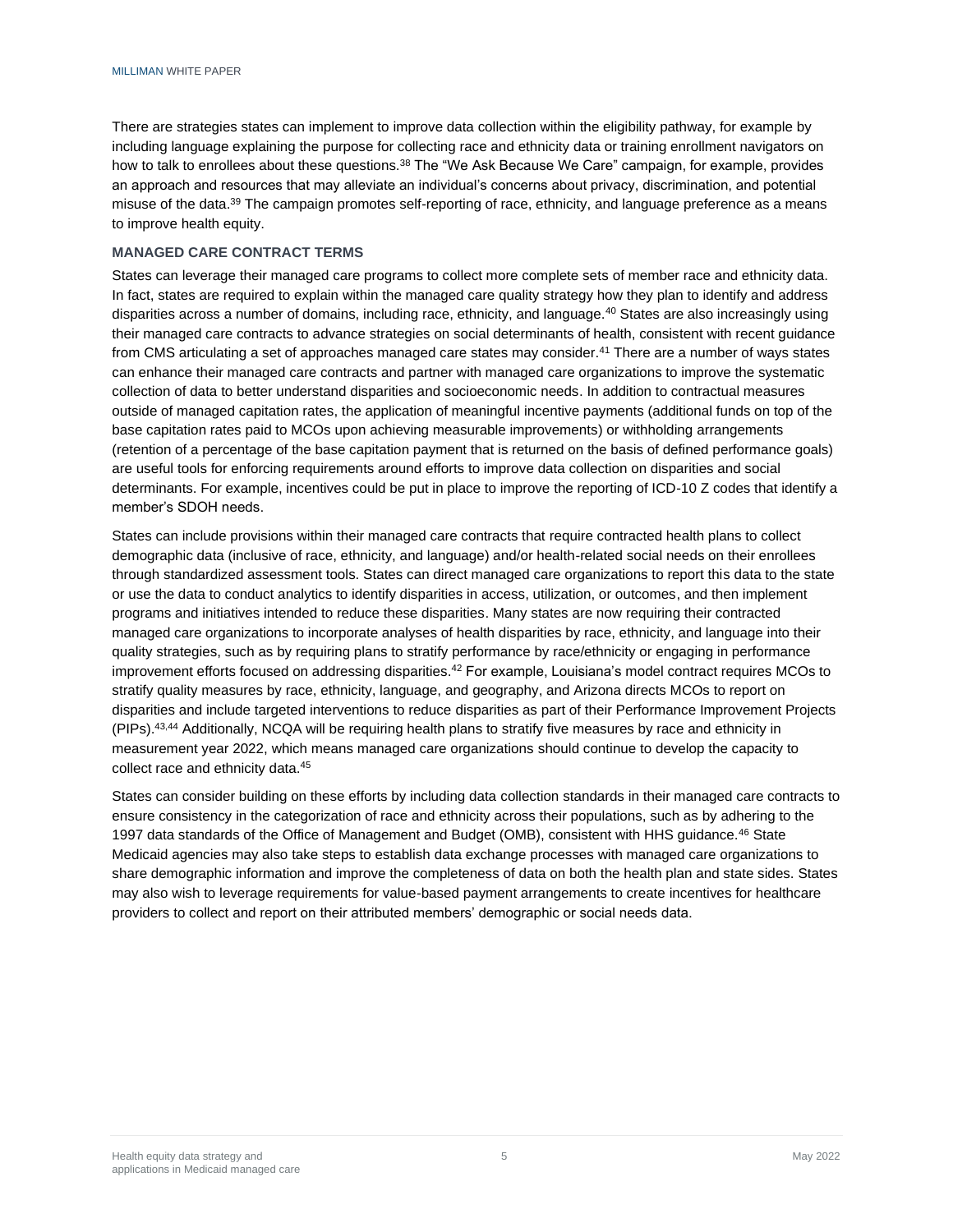## **MANAGED CARE ENTITY ACCREDITATION**

States increasingly are requiring their managed care programs to be accredited by an independent, nationally recognized accreditation organization such as the NCQA.<sup>47</sup> NCQA Health Plan Accreditation standards for Population Health Management (PHM), introduced in 2018, require a PHM strategy that includes actions to promote health equity and a population assessment that includes SDOH and the direct or indirect collection of race, ethnicity, and language (REL) data to assess the racial or ethnic needs and language profiles of populations.

NCQA has introduced health equity accreditation, beginning in 2022,<sup>48</sup> which replaces NCQA's Multicultural Health Care distinction. The health equity accreditation standards require the collection of REL data as well as sexual orientation and gender identity (SOGI) data.

- Race/ethnicity data must include the use of or ability to roll up to the OMB categories.
- For language, in addition to direct data collection, organizations are required to use state-level census or community-level data at least every three years to determine languages and threshold languages (i.e., by 5% of the population or by 1,000 individuals) spoken in the service area.
- Organizations must attempt to collect data on gender identity, although reporting is voluntary and sex assigned at birth.
- Organizations are required to use REL and SOGI data to assess and reduce disparities.

States may consider requiring minimum standards for data collection, such as use of the OMB categories, to facilitate consistency of data sets, and requiring achieving and maintaining accreditation. California, for example, is requiring that all Medi-Cal managed care plans have NCQA Health Plan and Health Equity accreditation by January 1, 2026.<sup>49</sup>

# **INTEGRATION OF HEALTH AND HUMAN SERVICES DATA**

State Medicaid agencies can also take steps to integrate data across Medicaid and other health and human services programs to improve the completeness of race, ethnicity, and other socio-demographic data. Individuals enrolled in Medicaid are often eligible for other programs and services administered by state health and human services and related agencies. Many states have undertaken efforts to streamline eligibility and enrollment in Medicaid and other programs such as Supplemental Nutrition Assistance Program (SNAP) and Temporary Assistance for Needy Families (TANF).<sup>50</sup> Similarly, there are opportunities to streamline data collection and analytics to have a unified record on individuals' demographic characteristics, socioeconomic conditions, and public program utilization to enable the identification of disparities across programs and to give states a more complete picture of how individuals are navigating social service systems. For instance, if other health and human services programs have more complete data on race and ethnicity, an integrated data set could help Medicaid agencies fill in the gaps in their enrollment data and identify disparities in access and health outcomes. State Medicaid agencies could also use integrated service data to understand the types of health-related social needs their enrollees face and how those factors are associated with healthcare utilization, population health outcomes, and interactions with racial or ethnic disparities.

Rhode Island and California have both undertaken efforts to integrate data across public programs at the person level. Rhode Island's Data Ecosystem links data sets from the Medicaid program, other state-administered public programs—including SNAP, TANF, Supplemental Security Income (SSI), and childcare assistance—public health surveillance, labor and training records, homeless system utilization, and court system records.<sup>51</sup> The Data Ecosystem supports policy development, program operations, and research activities internal to the state and allows external parties to request data.<sup>52</sup> The California Health and Human Services Agency (CHHS) undertook a pilot effort to integrate data across food and cash aid programs, child welfare, developmental services, Medi-Cal, Women, Infants, and Children (WIC), and other CHHS-administered programs. This pilot led to a routine data-matching process that facilitates better coordination between programs. 53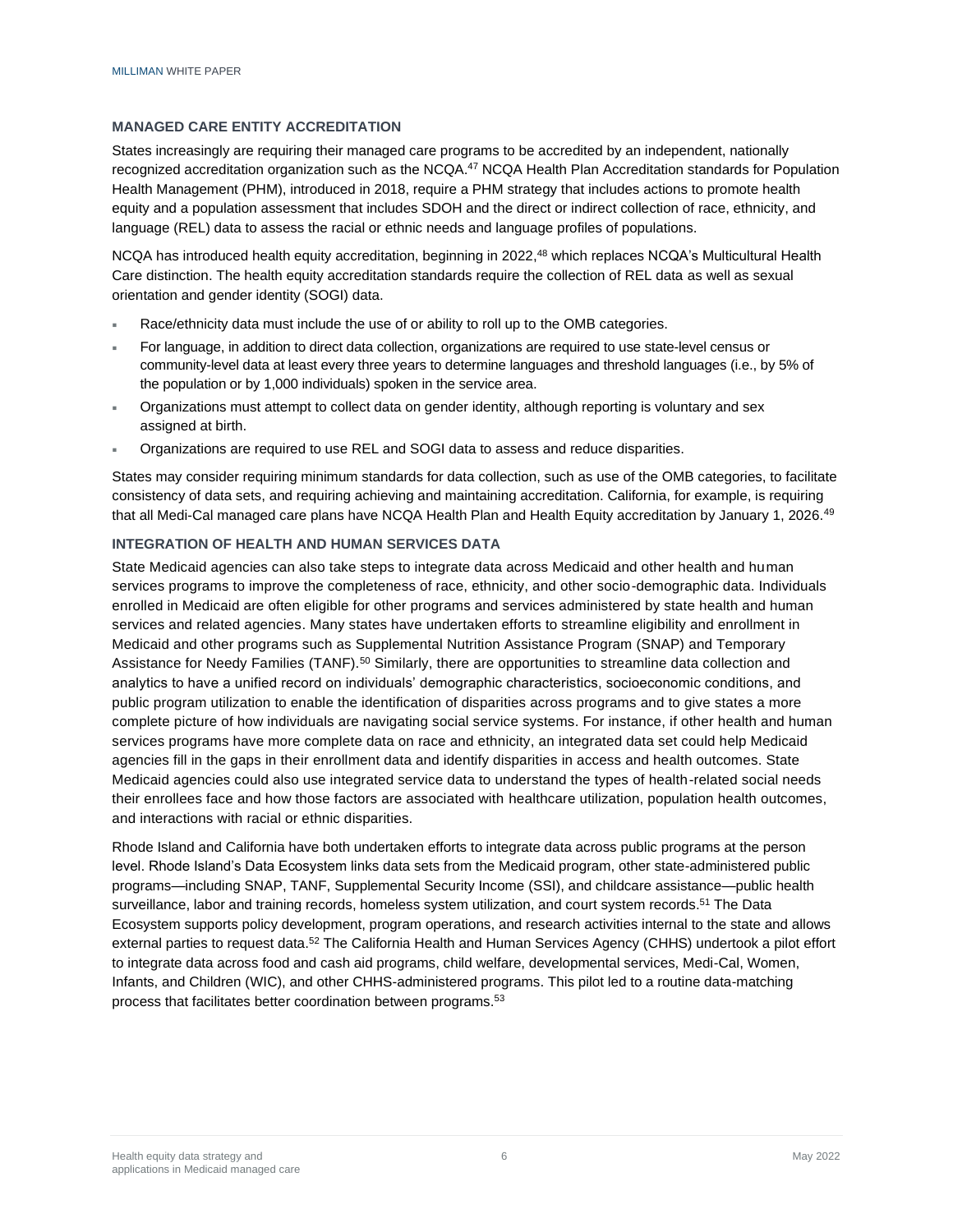# Case study: Using integrated health equity data resources to better understand drivers of quality measure scores

As a case study for health equity data analysis, we provide one example of analysis of state quality score variation using integrated data based on a publicly available SDOH resource previously mentioned, the ADI from the Neighborhood Atlas, and state Medicaid quality scores published by CMS through its Child and Adult Core Set.

To examine the potential impact of SDOH on state quality performance metrics, we applied the following methodology:

- Selected a sample of federal fiscal year (FFY) 2020 measures that were reported<sup>54</sup> by 30 or more states in the Core Set data that reflect subject domains intended to be representative of existing health equity initiatives underway by state Medicaid agencies. The selected measures were:
	- − PQI01: Diabetes short-term complications admission rate: Number of inpatient hospital admissions for diabetes short-term complications (ketoacidosis, hyperosmolarity, or coma) per 100,000 beneficiary months for beneficiaries age 18 and older.<sup>55</sup>
	- Live births weighing less than 2,500 grams: Percentage of live births that weighed less than 2,500 grams at birth during the measurement year.<sup>56</sup>
	- − Postpartum care: Percentage of deliveries of live births that had a postpartum visit on or between seven and 84 days after delivery.<sup>57</sup>
- For each selected measure, we created scatter plots that illustrate the states' performance on the y-axis and the ADI composite percentile from the Neighborhood Atlas for the state's Medicaid population on the x-axis. A higher ADI percentile is suggestive of greater community-level SDOH needs.
- The composite Medicaid ADI percentile score was developed by weighting Medicaid non-dual enrollment reported in the calendar year 2019 American Community Survey by census block group with each census block group's ADI percentile.
	- On a national level, the Medicaid population had an ADI percentile of 55.7, relative to only 40.8 for persons with employer-sponsored insurance.
	- − Hawaii's Medicaid population had the lowest ADI percentile, 20.4, while Mississippi had the highest ADI percentile, 81.7. For reference, these two states had an employer-sponsored insurance ADI percentile of 13.9 and 72.3, respectively.
	- New York had the least disparity between its employer-sponsored insurance and Medicaid population (28.9 vs. 33.3), while Texas had the greatest disparity (48.5 vs. 71.3). The lack of spread between New York's employer-sponsored insurance and Medicaid population appears attributable to very low ADI percentiles in the New York City metropolitan area.

The first scatter plot examines the relationship between the diabetes short-term complications admission rate (reported by 35 states) and the ADI.

- The scatter plot indicates that, on average, the diabetes complication rate increases with ADI. The  $R^2$  of the trend line indicates ADI explains approximately 26% of the admission rate variation among reporting states.
- This relationship is in line with research indicating that SDOH factors contribute to higher prevalence of diabetes within communities,<sup>58</sup> which would also likely contribute to a higher short-term complications admission rate (unless a healthcare system did a significantly better job managing members with diabetes relative to benchmarks).
- Substantial admission rate variation also exists among states with similar ADI values, suggesting that factors other than those measured by the ADI can affect the admission rate.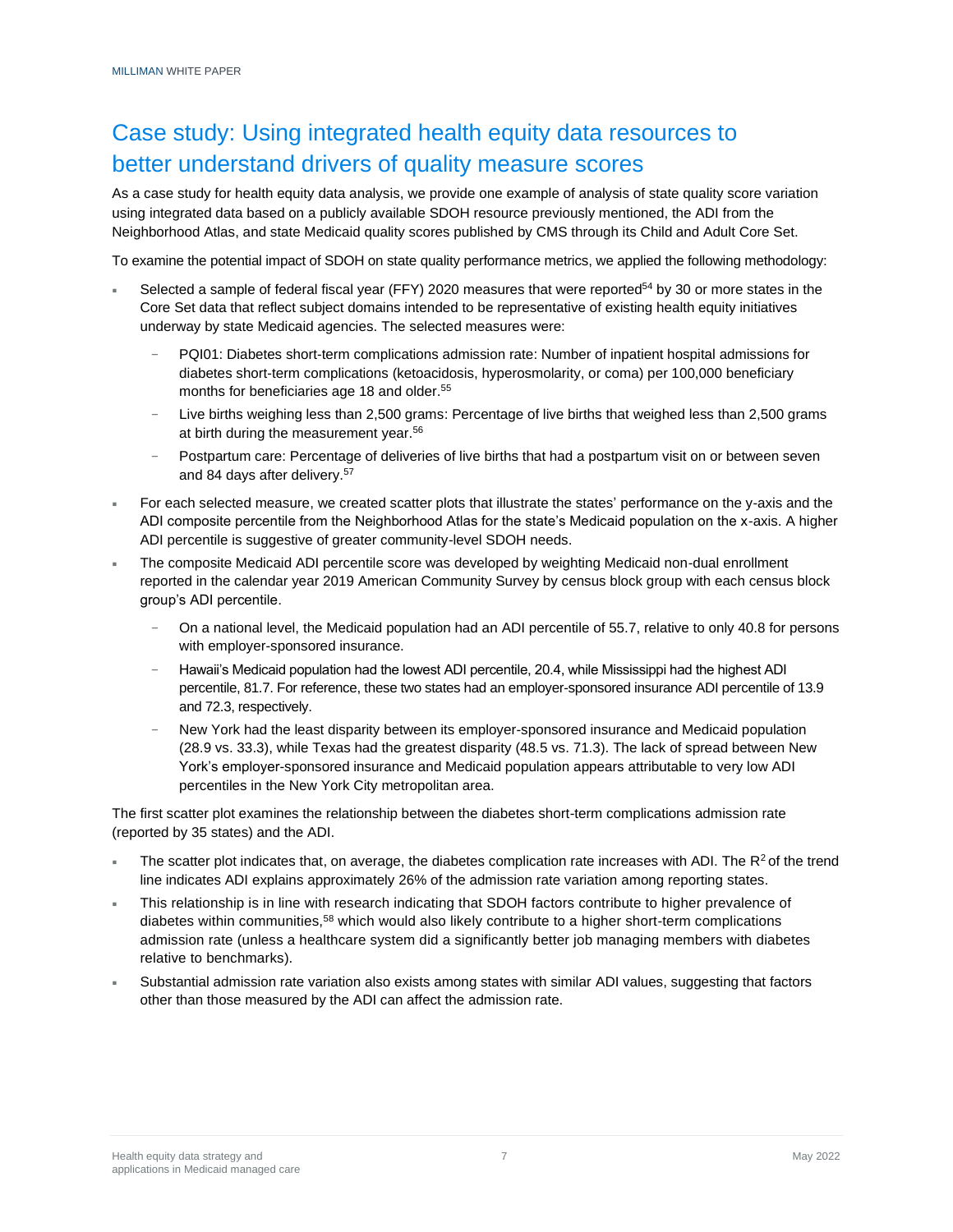

#### **FIGURE 2: DIABETES SHORT-TERM COMPLICATIONS ADMISSION RATE: AGE 18 AND OLDER**

The second scatter plot analyzes the relationship between the percentage of live births weighing less than 2,500 grams (reported by 50 states) and ADI.

- The scatter plot indicates that, on average, the percentage of live births less than 2,500 grams increases with ADI. The  $R^2$  of the trend line indicates ADI explains approximately 30% of the low birth-weight rate variation among reporting states.
- The relationship between low birth weights and SDOH is consistent with well-established research indicating that a range of factors influences infant health outcomes.<sup>59</sup>
- As observed in the diabetes complications measure, substantial rate variation also exists among states with similar ADI values, suggesting that factors other than those measured by the ADI can reduce the percentage of births less than  $2,500$  grams.<sup>60</sup>



## **FIGURE 3: LIVE BIRTHS WEIGHING LESS THAN 2,500 GRAMS**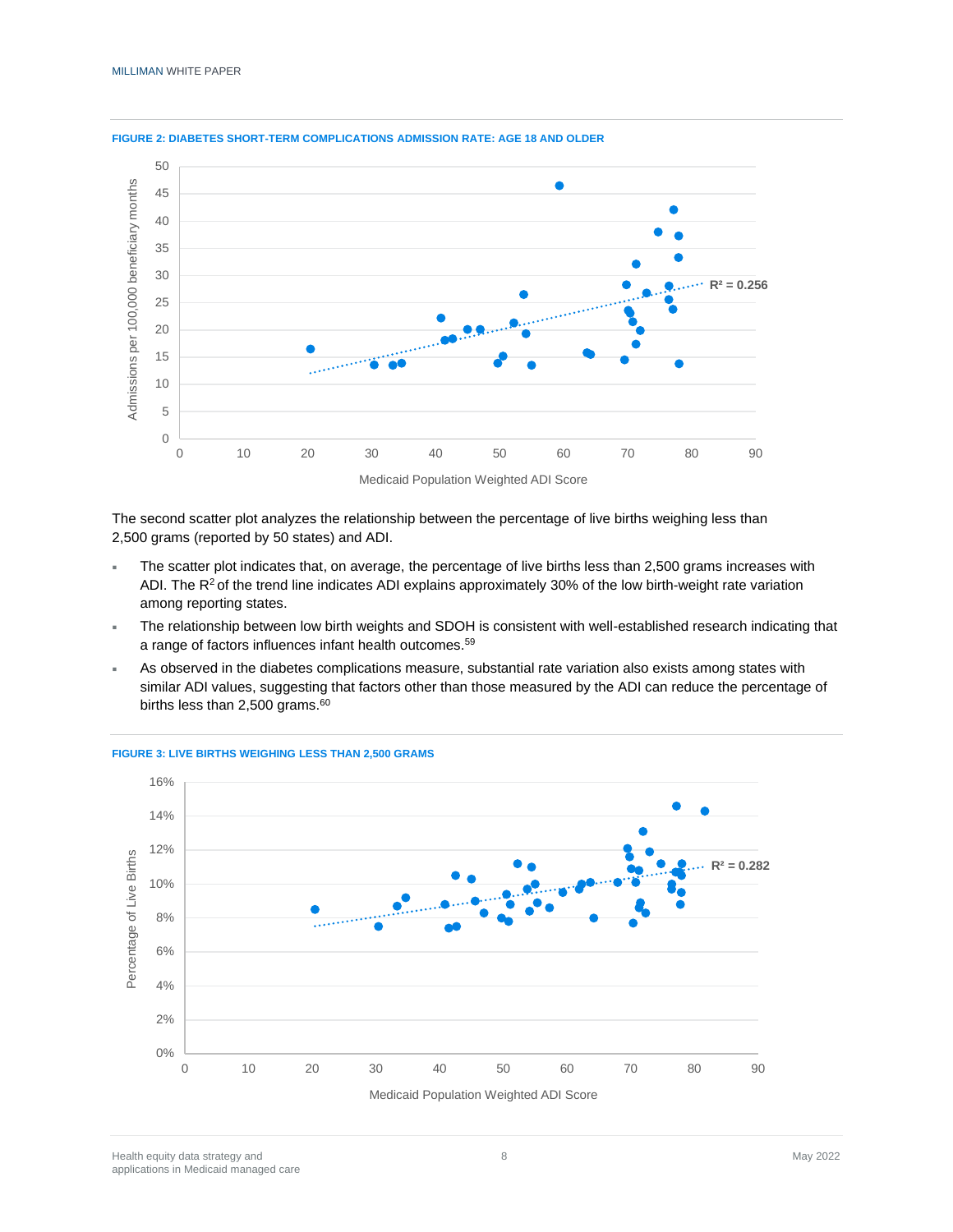While the first two measures were evaluating health outcomes (potentially avoidable hospital admissions related to diabetes complications and birth weights), the third measure, the percentage of live deliveries with a postpartum visit (reported by 34 states), measures healthcare access in relationship to ADI. Unlike the first two illustrated metrics, a higher percentage for this metric indicates better performance.

- The scatter plot indicates that, on average, the likelihood of a postpartum visit decreases slightly as ADI increases. The  $R^2$  of the trend line indicates ADI explains only approximately 1% of the variation among states, indicating a much lower correlation between state performance and ADI relative to the prior illustrated measures.
- While the other measures were reported by states using a common reporting methodology, this measure was reported by states using a mixture of administrative (claims experience only) and hybrid (mixture of claims experience and chart review), which likely contributes to the illustrated variances among states. The five states with the lowest performance for this metric used administrative data only, which is known to result in lower reported performance values relative to hybrid methodologies.<sup>61</sup>
- The results for this measure are similar to other access measures, such as well-child visits, which we did not illustrate for this report but reviewed internally. While access to healthcare services is a critical component of health outcomes, it is unlikely to change health outcomes without addressing other SDOH and behavioral factors. In the County Health Rankings model, clinical care contributes 20% to overall health outcomes.<sup>62</sup>



**FIGURE 4: PERCENTAGE OF DELIVERIES WITH LIVE BIRTH THAT HAD A POSTPARTUM CARE VISIT**

For the three illustrated measures, data reporting variances may also be contributing to observed differences among states. While this analysis was conducted across states, a similar analysis could be conducted by using ADI at the census tract level and developing quality metrics by ADI cohort using managed care encounter data or fee-for-service (FFS) claims experience.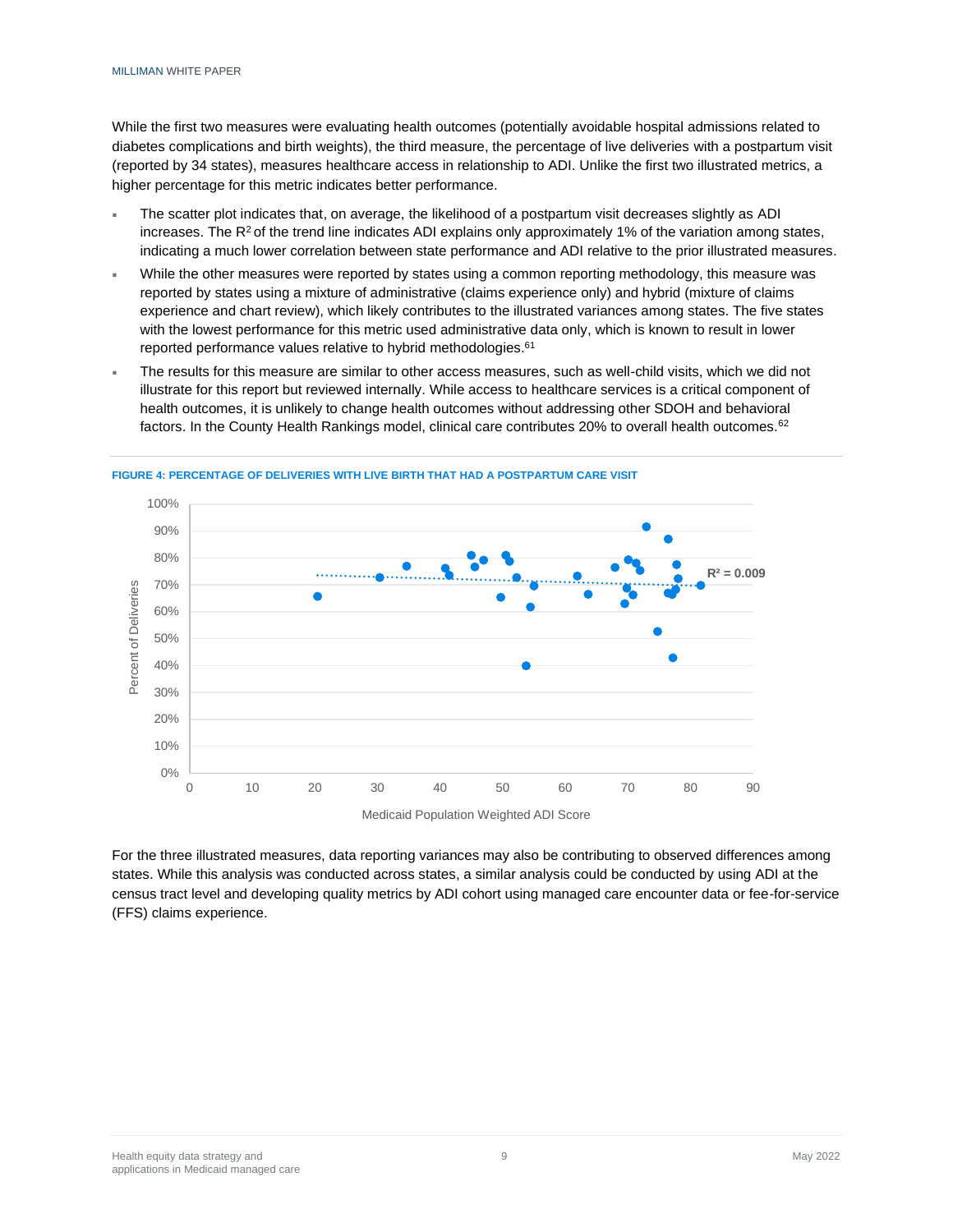# Validating SDOH and Health Equity Data for Use in Analysis

Consistent with principles of data analysis,<sup>63</sup> health equity data should be carefully evaluated before being incorporated into health equity data analysis projects. Unlike healthcare claims data, common coding and classification methodologies may not exist among reporting entities or data sources. Examples of data pitfalls related to health equity analysis may include:

- Data resources available do not sufficiently inform or measure goals of the state's health equity strategy
- The information is required to be collected but often is incomplete, not reported, or is impractical for data analysis purposes
- Inconsistent definitions or language used across agencies related to common measures or demographics such as race and ethnicity
- Data is not shared or not shared efficiently across agencies or at the right level of detail
- Conclusions made by one data source are not supported by values from second existing data sources
- Sample size is insufficient to draw credible conclusions
- The survey results are biased (e.g., the mix of survey respondents does not accurately represent the makeup of the community or population)

# Applications of SDOH and health equity data

There are several analyses or processes that may benefit from integrating health equity and social determinants of health data sources. They include:

- **Quality measures**: In order to improve equity in the context of healthcare quality measurement, states and their contracted MCOs must know where disparities exist and what is driving them. This more nuanced analysis of quality performance allows Medicaid agencies and health plans to focus quality improvement activities on the root causes of disparities while avoiding the risk of implementing strategies that may improve performance overall while allowing disparities to persist or get worse. For instance, knowing that the likelihood of delivering babies with low birth weight is greater in areas with a higher ADI (see case study above) may lead a Medicaid program or MCO to test culturally and linguistically sensitive strategies that connect pregnant women with SDOH-related resources in addition to supporting access to prenatal care.
- **Risk adjustment**: Incorporating indicators of social risk into managed care risk adjustment can create funding opportunities to address social needs and more equitably resource managed care organizations or risk-bearing provider organizations that serve larger proportions of socially complex individuals. For example, Minnesota adjusts its population-based payments for Integrated Health Partnerships using indicators of poverty, homelessness, and child protection involvement.<sup>64</sup> The more health equity data variables Medicaid agencies have at their disposal, the more sophisticated their risk adjustment models may be. However, to the extent the risk adjustment model provides more funding to address health disparities, a state may need to include contractual provisions that the funding is used to reduce disparities rather than increasing MCO margins.
- **Administrative allowance**: States may consider adjusting the administrative component of their capitation rates for contracted MCOs to account for underlying social and demographic differences in their populations. For example, this approach could provide additional resources for health plans that serve more members with limited English proficiency so they are better equipped to develop multilingual programming.
- **Understanding base experience**: Identifying health disparities in the base experience data used in managed care rate-setting can give states a deeper understanding of the factors that are driving cost experience. For example, are lower claims costs in one area of the state attributable to MCO medical management practices or limited provider access? As capitation rates are generally built upon historical experience, not considering these issues may perpetuate underfunding of services for historically underserved populations.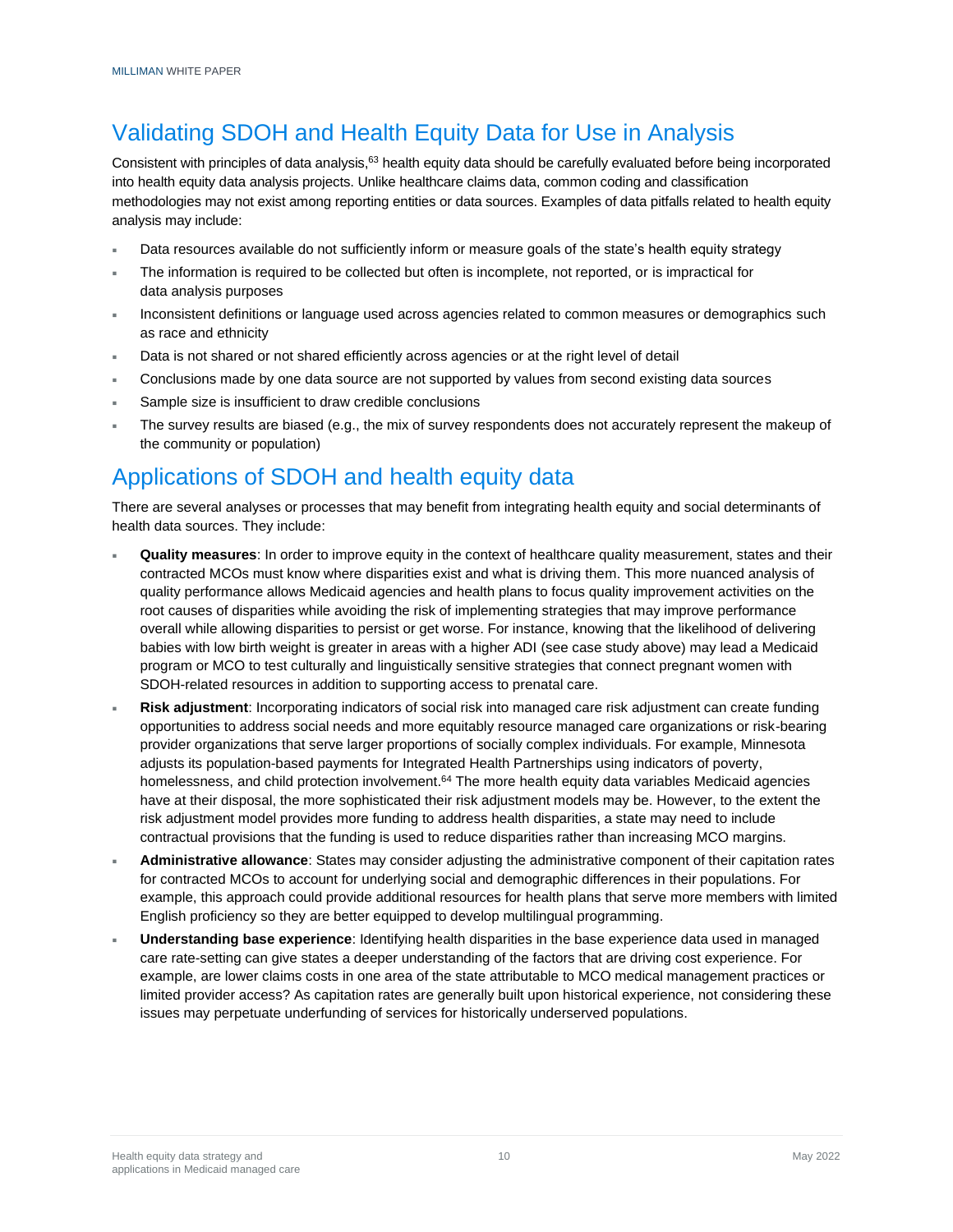- **Evaluating program performance**: As states evaluate their managed care programs against fee-for-service delivery systems, it is important that they have a clear understanding of what is driving performance. Without accounting for underlying differences in populations and the socioeconomic contexts they live in, states risk drawing spurious conclusions about the drivers of delivery system performance and allowing inequities to persist.
- **Identification of high-risk patients:** Socioeconomic indicators or demographic data can be included within high-risk patient identification algorithms, which are used by MCOs and health systems to target engagement and care management efforts toward sicker individuals. This can enable algorithms to capture more comprehensive sets of patient needs, which can better inform interventions and avoid potential racial biases that may emerge in algorithms that use healthcare costs as a proxy for health status.<sup>65</sup>

# **Conclusion**

Consistent with priorities outlined in the CMS Framework for Health Equity 2022-2032,<sup>66</sup> state efforts to improve health equity and address SDOH needs are likely to have the greatest impact when supported by robust data resources and analysis. Best practices employed by state Medicaid agencies should identify data resources that may enhance health equity measurement and goal development, and then develop the necessary processes to collect, validate, and integrate these data resources with existing claims and eligibility data available for Medicaid members. Medicaid managed care contractual language could promote MCOs to collect more complete REL and SOGI data, as well as achieve health equity accreditation. Additionally, incentive and withholding arrangements that are part of the managed care capitation rates could be aligned with the Medicaid agency's health equity data strategy.

# $E$  Milliman

Milliman is among the world's largest providers of actuarial and related products and services. The firm has consulting practices in life insurance and financial services, property & casualty insurance, healthcare, and employee benefits. Founded in 1947, Milliman is an independent firm with offices in major cities around the globe.

#### [milliman.com](http://www.milliman.com/)

### **CONTACT**

Paul Houchens [paul.houchens@milliman.com](mailto:paul.houchens@milliman.com)

Penny Edlund [penny.edlund@milliman.com](mailto:penny.edlund@milliman.com)

Libby Bunzli [libby.bunzli@milliman.com](mailto:libby.bunzli@milliman.com)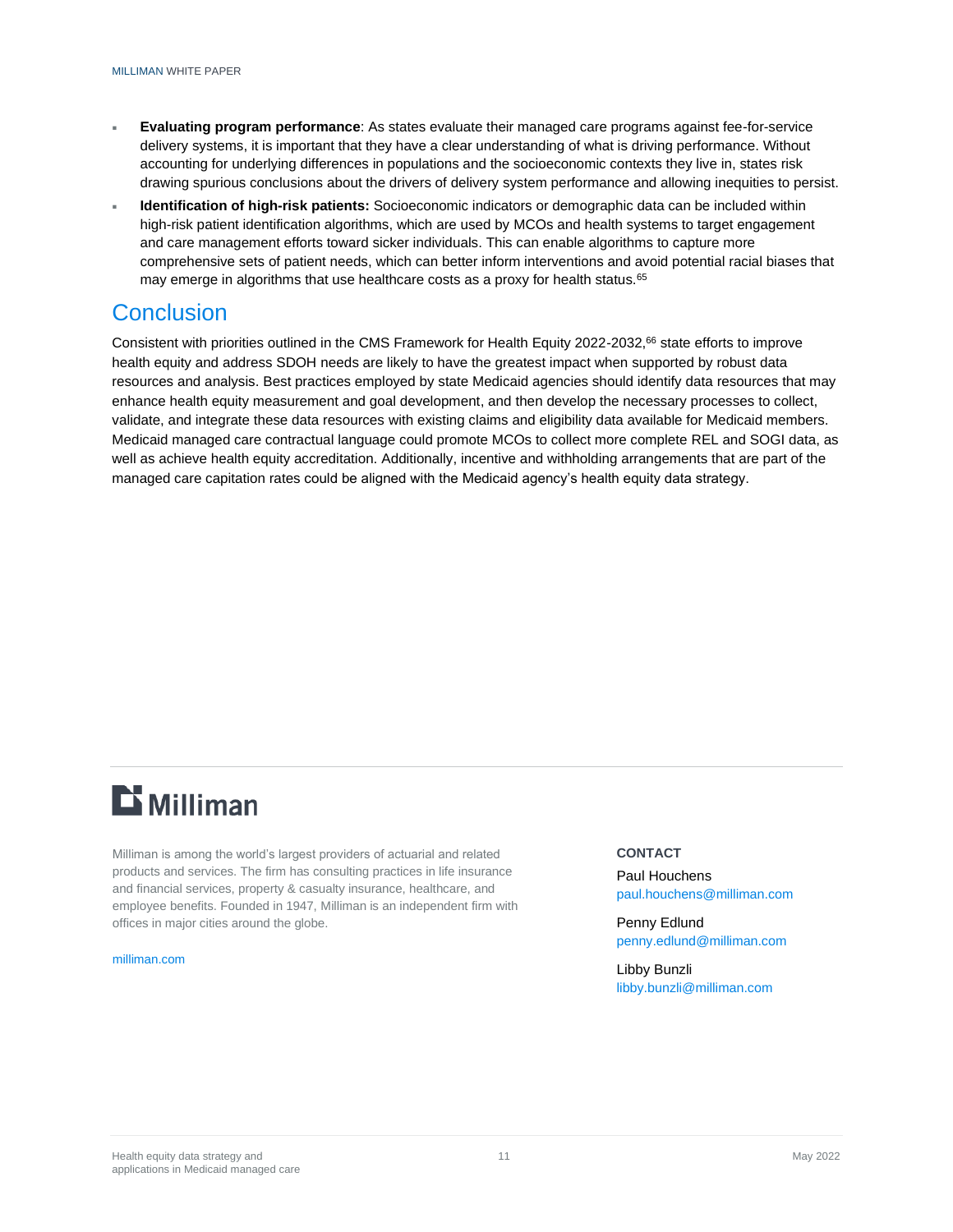### **ENDNOTES**

<sup>1</sup> CDC. Health Equity. Retrieved May 10, 2022, fro[m https://www.cdc.gov/chronicdisease/healthequity/index.htm.](https://www.cdc.gov/chronicdisease/healthequity/index.htm)

 $2$  Ibid.

- <sup>3</sup> Rudowitz, R. et al. (January 18, 2022). Medicaid: What to Watch in 2022. Kaiser Family Foundation. Retrieved May 10, 2022, from [https://www.kff.org/medicaid/issue-brief/medicaid-what-to-watch-in-2022/.](https://www.kff.org/medicaid/issue-brief/medicaid-what-to-watch-in-2022/)
- <sup>4</sup> Artiga, S. (June 1, 2020). Health Disparities Are a Symptom of Broader Social and Economic Inequities. Kaiser Family Foundation. Retrieved May 10, 2022, fro[m https://www.kff.org/policy-watch/health-disparities-symptom-broader-social-economic-inequities/.](https://www.kff.org/policy-watch/health-disparities-symptom-broader-social-economic-inequities/)
- <sup>5</sup> Gifford, G. et al. (October 2021). States Respond to COVID-19 Challenges but Also Take Advantage of New Opportunities to Address Long-Standing Issues, p. 55. Kaiser Family Foundation. Retrieved May 10, 2022, fro[m https://files.kff.org/attachment/Report-States-Respond-to-COVID-19-Challenges.pdf.](https://files.kff.org/attachment/Report-States-Respond-to-COVID-19-Challenges.pdf)
- 6 Medicaid. Annual Medicaid and CHIP Expenditures. Retrieved May 10, 2022, fro[m https://www.medicaid.gov/state-overviews/scorecard/annual](https://www.medicaid.gov/state-overviews/scorecard/annual-medicaid-chip-expenditures/index.html)[medicaid-chip-expenditures/index.html.](https://www.medicaid.gov/state-overviews/scorecard/annual-medicaid-chip-expenditures/index.html)
- <sup>7</sup> Medicaid and CHIP Payment and Access Commission. Exhibit 30: Percentage of Medicaid Enrollees in Managed Care by State and Eligibility Group, FY 2019. Retrieved May 10, 2022, fro[m https://www.macpac.gov/wp-content/uploads/2015/01/EXHIBIT-30.-Percentage-of-Medicaid-Enrollees-in-](https://www.macpac.gov/wp-content/uploads/2015/01/EXHIBIT-30.-Percentage-of-Medicaid-Enrollees-in-Managed-Care-by-State-and-Eligibility-Group-FY-2019.pdf)[Managed-Care-by-State-and-Eligibility-Group-FY-2019.pdf.](https://www.macpac.gov/wp-content/uploads/2015/01/EXHIBIT-30.-Percentage-of-Medicaid-Enrollees-in-Managed-Care-by-State-and-Eligibility-Group-FY-2019.pdf)
- <sup>8</sup> CMS. CMS Framework for Health Equity 2022–2032. Retrieved May 10, 2022, fro[m https://www.cms.gov/sites/default/files/2022-](https://www.cms.gov/sites/default/files/2022-04/CMS%20Framework%20for%20Health%20Equity_2022%2004%2006.pdf) [04/CMS%20Framework%20for%20Health%20Equity\\_2022%2004%2006.pdf.](https://www.cms.gov/sites/default/files/2022-04/CMS%20Framework%20for%20Health%20Equity_2022%2004%2006.pdf)
- <sup>9</sup> Guth, M. & Artiga, S. (March 17, 2022). Medicaid and Racial Health Equity. Kaiser Family Foundation. Retrieved May 10, 2022, from [https://www.kff.org/medicaid/issue-brief/medicaid-and-racial-health-equity/.](https://www.kff.org/medicaid/issue-brief/medicaid-and-racial-health-equity/)
- <sup>10</sup> CMS. Electronic Health Records. Retrieved May 10, 2022, fro[m https://www.cms.gov/Medicare/E-Health/EHealthRecords.](https://www.cms.gov/Medicare/E-Health/EHealthRecords)
- <sup>11</sup> HealthIT.gov. What is HIE? Retrieved May 10, 2022, fro[m https://www.healthit.gov/topic/health-it-and-health-information-exchange-basics/what-hie.](https://www.healthit.gov/topic/health-it-and-health-information-exchange-basics/what-hie)
- <sup>12</sup> HealthIT.gov. A 10-Year Vision to Achieve an Interoperable Health IT Infrastructure. Retrieved May 10, 2022, from [https://www.healthit.gov/sites/default/files/ONC10yearInteroperabilityConceptPaper.pdf.](https://www.healthit.gov/sites/default/files/ONC10yearInteroperabilityConceptPaper.pdf)
- <sup>13</sup> Williams, C. (January 18, 2022). How to Get Health Data Infrastructure Right for This Moment of Medicaid Transformation. Health Affairs. Retrieved May 10, 2022, fro[m https://www.healthaffairs.org/do/10.1377/forefront.20220113.723542/.](https://www.healthaffairs.org/do/10.1377/forefront.20220113.723542/)
- <sup>14</sup> CMS. What Is a Quality Measure? Retrieved May 10, 2022, from [https://www.cms.gov/Medicare/Quality-Initiatives-Patient-Assessment-](https://www.cms.gov/Medicare/Quality-Initiatives-Patient-Assessment-Instruments/MMS/NTM-What-is-a-Quality-Measure-SubPage#:~:text=Quality%20measures%20are%20standards%20for,effectiveness%2C%20timeliness%2C%20and%20fairness)Instruments/MMS/NTM-What-is-a-Quality-Measure-SubPage#:~:text=Quality%20measures%20are%20standards%20for,effectiver [%2C%20timeliness%2C%20and%20fairness.](https://www.cms.gov/Medicare/Quality-Initiatives-Patient-Assessment-Instruments/MMS/NTM-What-is-a-Quality-Measure-SubPage#:~:text=Quality%20measures%20are%20standards%20for,effectiveness%2C%20timeliness%2C%20and%20fairness)
- <sup>15</sup> Please se[e https://us.milliman.com/en/insight/evaluation-of-state-medicaid-scorecard-data-2020-scorecard-update](https://us.milliman.com/en/insight/evaluation-of-state-medicaid-scorecard-data-2020-scorecard-update) for information related to the Medicaid State Scorecard's quality measure data.
- <sup>16</sup> National Committee for Quality Assurance and California Healthcare Foundation (December 2021). Evaluating Medicaid's Use of Quality Measurement to Achieve Health Equity Goals.
- <sup>17</sup> Medicaid. Adult and Child Health Care Quality Measures. Retrieved May 10, 2022, from [https://www.medicaid.gov/medicaid/quality-of](https://www.medicaid.gov/medicaid/quality-of-care/performance-measurement/adult-and-child-health-care-quality-measures/index.html)[care/performance-measurement/adult-and-child-health-care-quality-measures/index.html.](https://www.medicaid.gov/medicaid/quality-of-care/performance-measurement/adult-and-child-health-care-quality-measures/index.html)
- <sup>18</sup> NCQA. HEDIS and Performance Measurement. Retrieved May 10, 2022, from [https://www.ncqa.org/hedis/.](https://www.ncqa.org/hedis/)
- <sup>19</sup> AHRQ. CAHPS. Retrieved May 10, 2022, fro[m https://datatools.ahrq.gov/cahps.](https://datatools.ahrq.gov/cahps)
- <sup>20</sup> Healthy People 2030. Social Determinants of Health. Retrieved May 10, 2022, fro[m https://health.gov/healthypeople/objectives-and-data/social](https://health.gov/healthypeople/objectives-and-data/social-determinants-health)[determinants-health.](https://health.gov/healthypeople/objectives-and-data/social-determinants-health)
- <sup>21</sup> NCQA (September 2020). Social Determinants of Health Resource Guide, p. 9. Retrieved May 10, 2022, from [https://www.ncqa.org/wp](https://www.ncqa.org/wp-content/uploads/2020/10/20201009_SDOH-Resource_Guide.pdf)[content/uploads/2020/10/20201009\\_SDOH-Resource\\_Guide.pdf.](https://www.ncqa.org/wp-content/uploads/2020/10/20201009_SDOH-Resource_Guide.pdf)
- <sup>22</sup> Ibid., p. 27.
- <sup>23</sup> CMS (February 2021). Using Z Codes. Retrieved May 10, 2022, from [https://www.cms.gov/files/document/zcodes-infographic.pdf.](https://www.cms.gov/files/document/zcodes-infographic.pdf)
- <sup>24</sup> See the County Health Rankings website at [https://www.countyhealthrankings.org/.](https://www.countyhealthrankings.org/)
- <sup>25</sup> County Health Rankings. 2022 Measures. Retrieved May 10, 2022, fro[m https://www.countyhealthrankings.org/explore-health-rankings/measures](https://www.countyhealthrankings.org/explore-health-rankings/measures-data-sources/2021-measures)[data-sources/2021-measures.](https://www.countyhealthrankings.org/explore-health-rankings/measures-data-sources/2021-measures)
- <sup>26</sup> Center for Health Disparities Research. About the Neighborhood Atlas. Retrieved May 10, 2022, fro[m https://www.neighborhoodatlas.medicine.wisc.edu/.](https://www.neighborhoodatlas.medicine.wisc.edu/)  $27$  IRS. Community Health Needs Assessment for Charitable Hospital Organizations – Section 501(r)(3). Retrieved May 10, 2022, from
- [https://www.irs.gov/charities-non-profits/community-health-needs-assessment-for-charitable-hospital-organizations-section-](https://www.irs.gov/charities-non-profits/community-health-needs-assessment-for-charitable-hospital-organizations-section-501r3#:~:text=Section%20501(r)(3)(A)%20requires%20a%20hospital,needs%20identified%20through%20the%20CHNA)[501r3#:~:text=Section%20501\(r\)\(3\)\(A\)%20requires%20a%20hospital,needs%20identified%20through%20the%20CHNA.](https://www.irs.gov/charities-non-profits/community-health-needs-assessment-for-charitable-hospital-organizations-section-501r3#:~:text=Section%20501(r)(3)(A)%20requires%20a%20hospital,needs%20identified%20through%20the%20CHNA)
- 
- <sup>28</sup> CDC. Sources for Data on Social Determinants of Health. Retrieved May 10, 2022, from [https://www.cdc.gov/socialdeterminants/data/index.htm.](https://www.cdc.gov/socialdeterminants/data/index.htm) <sup>29</sup> CMS. Toolkit: Data Sharing for Child Welfare Agencies and Medicaid. Retrieved May 10, 2022, from [https://www.acf.hhs.gov/sites/default/files/documents/cb/data-sharing-and-medicaid-toolkit.pdf.](https://www.acf.hhs.gov/sites/default/files/documents/cb/data-sharing-and-medicaid-toolkit.pdf)
- 30 CDC. Adverse Childhood Experiences (ACEs). Retrieved May 10, 2022, from [https://www.cdc.gov/violenceprevention/aces/index.html.](https://www.cdc.gov/violenceprevention/aces/index.html)
- <sup>31</sup> Terech, A. Arizona Social Determinants of Health (SDOH) Program. Retrieved May 10, 2022, from [https://healthcurrent.org/wp](https://healthcurrent.org/wp-content/uploads/Health-Current-SDOH-CLRS-Roadshow-Presentation-Final-4.9.21.pdf)[content/uploads/Health-Current-SDOH-CLRS-Roadshow-Presentation-Final-4.9.21.pdf.](https://healthcurrent.org/wp-content/uploads/Health-Current-SDOH-CLRS-Roadshow-Presentation-Final-4.9.21.pdf)
- 32 NCDHHS. Screening Questions. Retrieved May 10, 2022, fro[m https://www.ncdhhs.gov/about/department-initiatives/healthy-opportunities/screening-questions.](https://www.ncdhhs.gov/about/department-initiatives/healthy-opportunities/screening-questions)
- 33 State Health and Value Strategies (May 2021). Collection of Race, Ethnicity, Language (REL) Data in Medicaid Applications. Retrieved May 10, 2022, fro[m https://www.shvs.org/wp-content/uploads/2021/05/SHVS-50-State-Review-EDITED.pdf.](https://www.shvs.org/wp-content/uploads/2021/05/SHVS-50-State-Review-EDITED.pdf)
- 34 Medicaid. Transformed Medicaid Statistical Information System (T-MSIS). Retrieved May 10, 2022, from [https://www.medicaid.gov/medicaid/data](https://www.medicaid.gov/medicaid/data-systems/macbis/transformed-medicaid-statistical-information-system-t-msis/index.html)[systems/macbis/transformed-medicaid-statistical-information-system-t-msis/index.html.](https://www.medicaid.gov/medicaid/data-systems/macbis/transformed-medicaid-statistical-information-system-t-msis/index.html)
- 35 HHS (October 30, 2011). HHS Implementation Guidance on Data Collection Standards for Race, Ethnicity, Sex, Primary Language, and Disability Status. Retrieved May 10, 2022, fro[m https://aspe.hhs.gov/reports/hhs-implementation-guidance-data-collection-standards-race-ethnicity-sex](https://aspe.hhs.gov/reports/hhs-implementation-guidance-data-collection-standards-race-ethnicity-sex-primary-language-disability-0#Purpose)[primary-language-disability-0#Purpose.](https://aspe.hhs.gov/reports/hhs-implementation-guidance-data-collection-standards-race-ethnicity-sex-primary-language-disability-0#Purpose)
- <sup>36</sup> 42 CFR § 435.907 Application. Se[e https://www.law.cornell.edu/cfr/text/42/435.907.](https://www.law.cornell.edu/cfr/text/42/435.907)